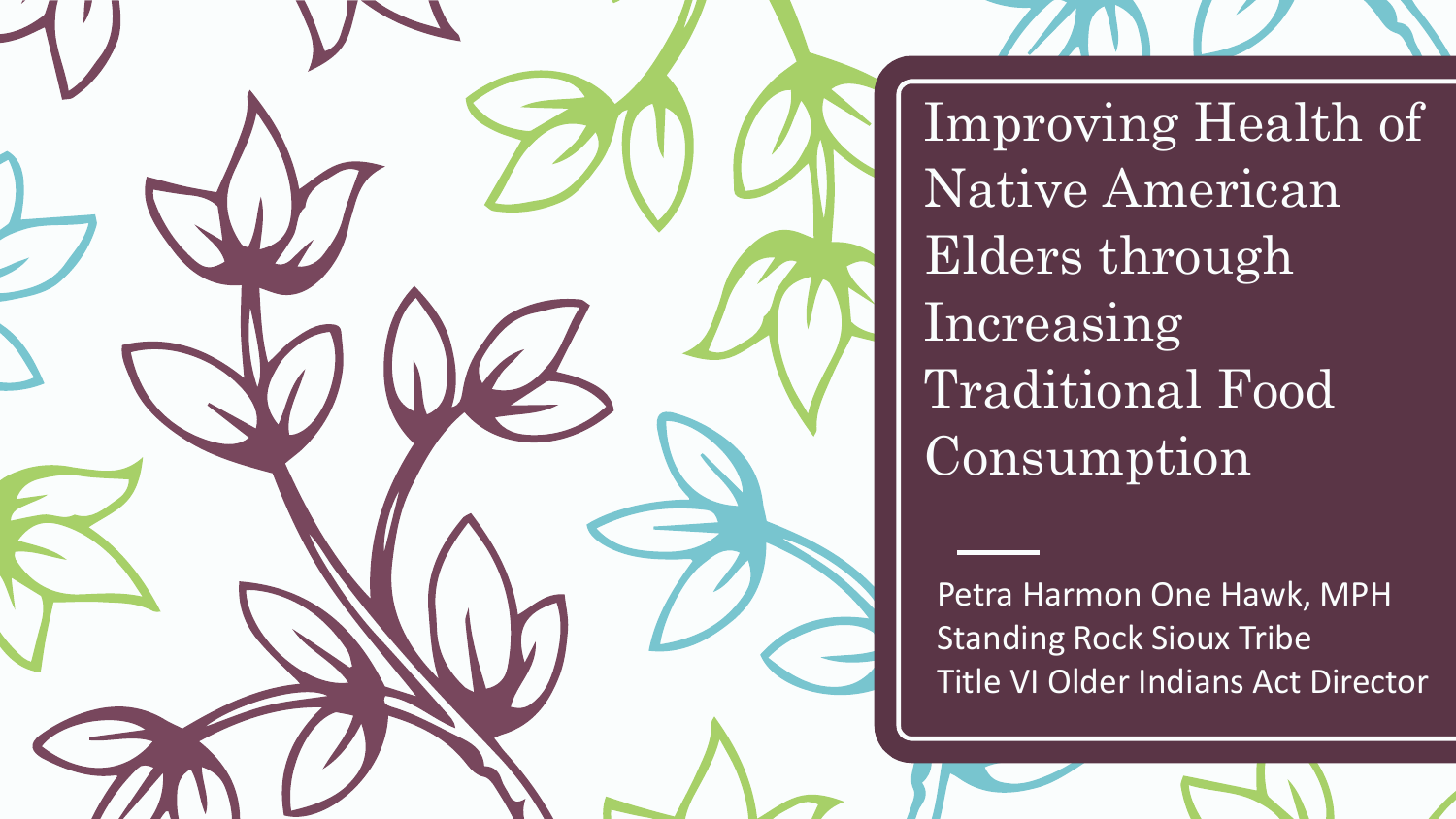# Health Disparities

- Overweight/Obesity
- Diabetes Mellitus Type II
- **Cancer**
- Cardiovascular Disease and Events: MI (Heart Attacks), Strokes, PAD, PVD
	- Standing Rock: High smoking rates

| besity and Overweight |  |
|-----------------------|--|
|-----------------------|--|

| <b>Population</b>                                                           | <b>Obese</b>  | <b>Obese &amp; Overweight</b><br><b>Combined</b> | <b>Source</b>                              |  |
|-----------------------------------------------------------------------------|---------------|--------------------------------------------------|--------------------------------------------|--|
| ND White M/F<br>18 yrs and older                                            | 30.7          |                                                  | <b>BRFSS 2014</b>                          |  |
| <b>Sioux County, ND</b><br>No age group                                     | $33.7 - 43.0$ |                                                  | <b>ND Compass</b><br>*SRCEDS Report        |  |
| <b>Corson County, SD</b><br><b>Includes American Indian Population</b>      | $42.0 - 45.5$ |                                                  | <b>CDC</b><br><i><b>*SRCEDS Report</b></i> |  |
| ND/SD American Indian M<br>Ages 40-74                                       | 36            | 41 (overweight only)                             | <b>Strong Heart 1984-</b><br>1999          |  |
| <b>ND/SD American Indian F</b><br>Ages 40-74                                | 47            | 35 (overweight only)                             | <b>Strong Heart 1984-</b><br>1999          |  |
| *Standing Rock Comprehensive Economic Development Strategy Report 2013-2017 |               |                                                  |                                            |  |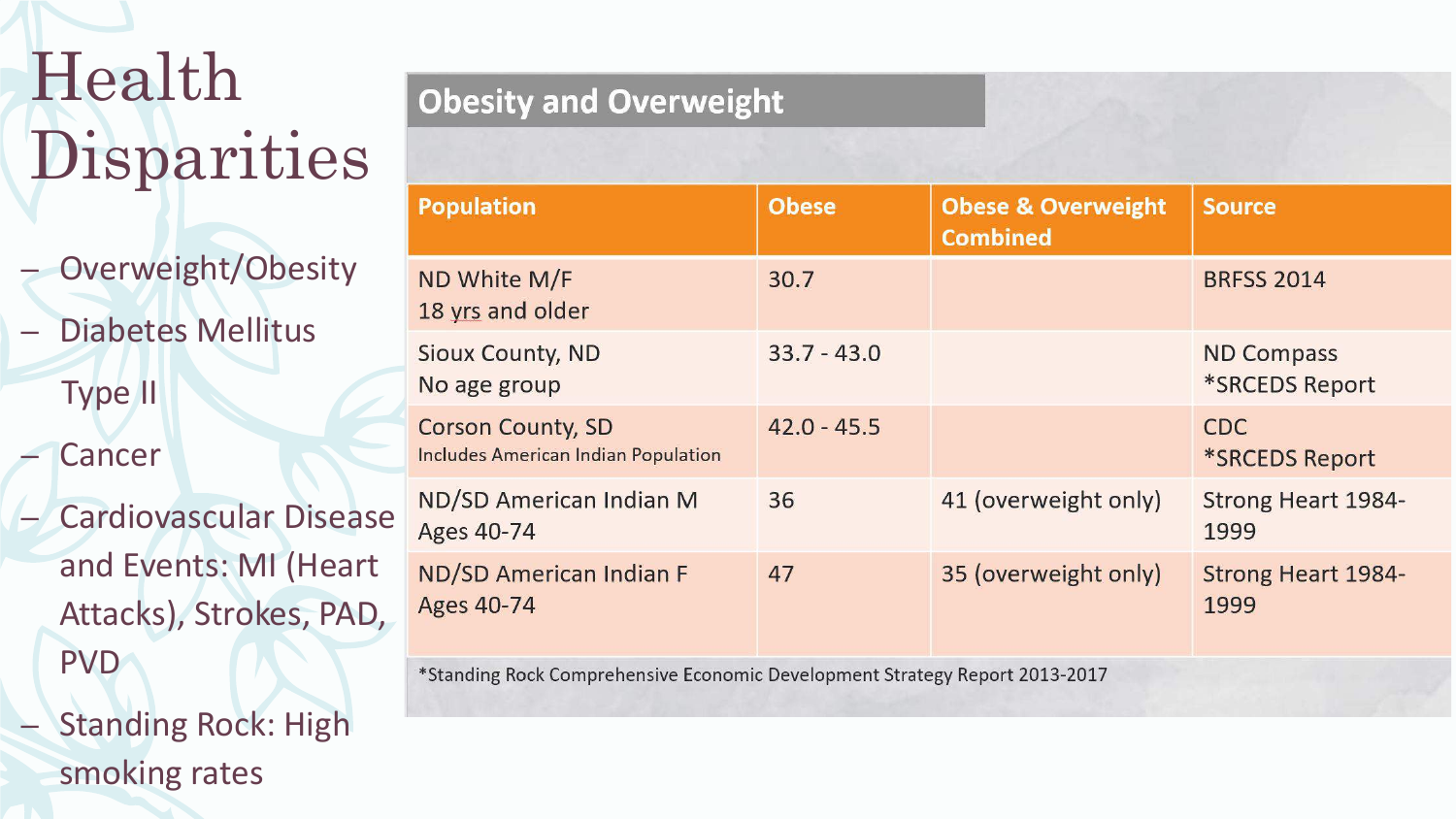**Cardiovascular Disease Risk Factors in Middle Age INCREASED DEMENTIA RISK Later In Life.** 

**DEMENTIA WAS:** 



1<sup>%</sup> higher in smokers

higher in people with<br>high blood pressure

higher in people<br>with diabetes

Source: American Stroke Association's International Stroke Conference 2017; Abstract 98, Rebecca F, Gottesman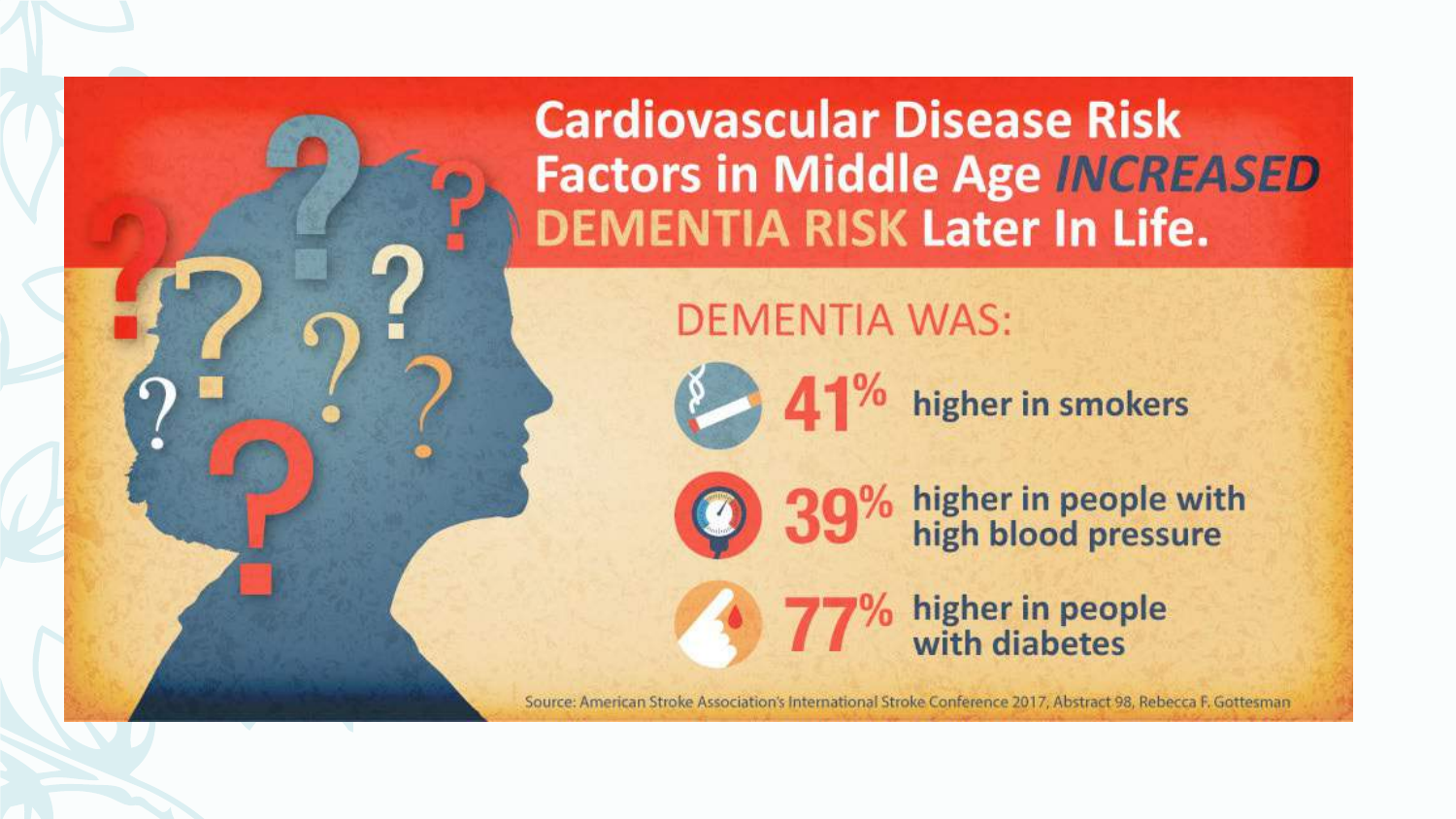Limited services and access to services

> Prevention is key Improve access to healthy foods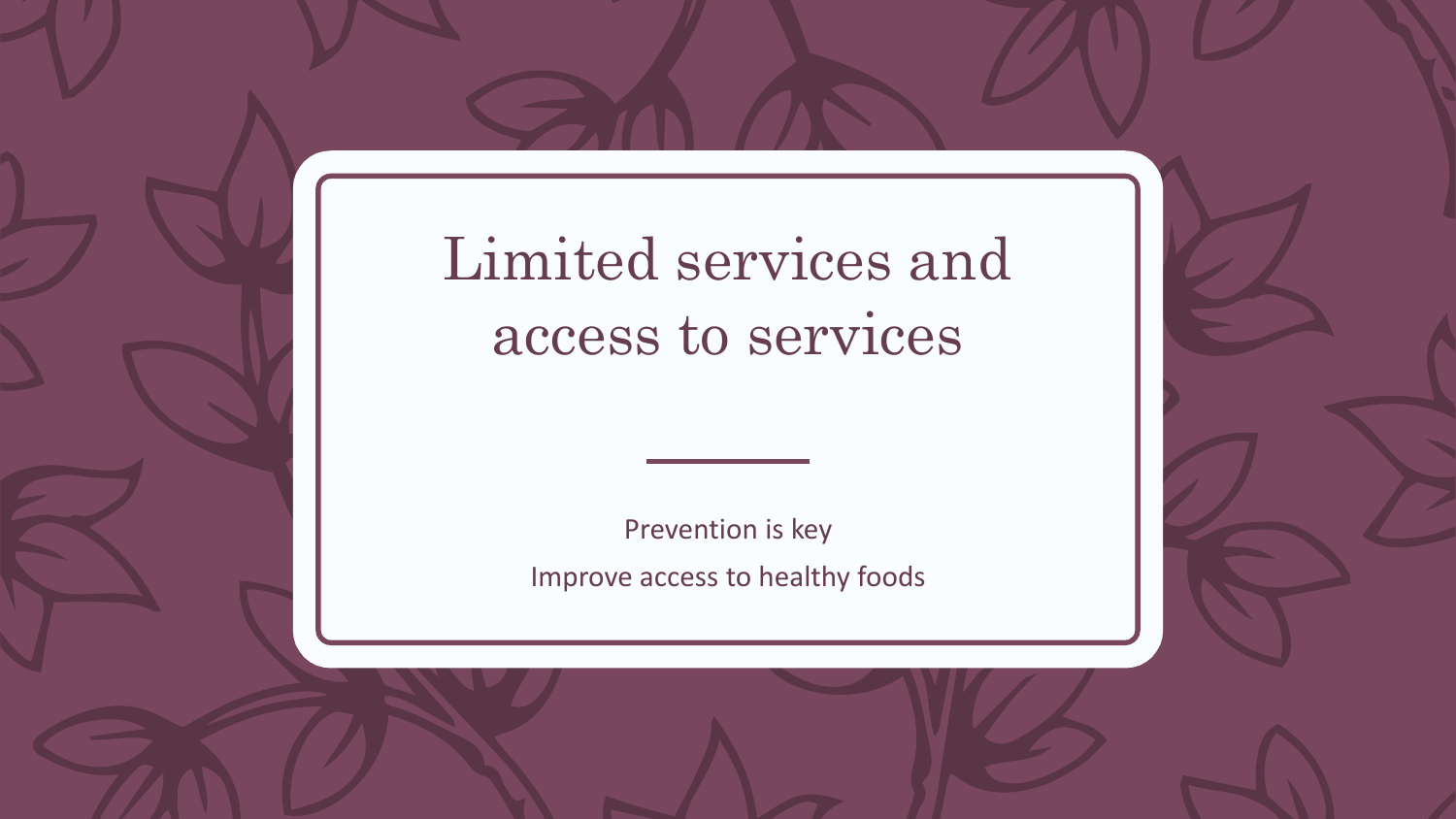Diabetes Mellitus Type II can be prevented and controlled through diet and exercise

– Diet Barriers

- Reservations as food deserts
- Limited access to healthy foods
	- **Transportation**
- Cooking declines
- High salt, high fat, high sugar diet
- Exercise Barriers
	- Limited green spaces
	- Transportation
	- Housing in shortage
	- Responsibilities: i.e. caring for grandchildren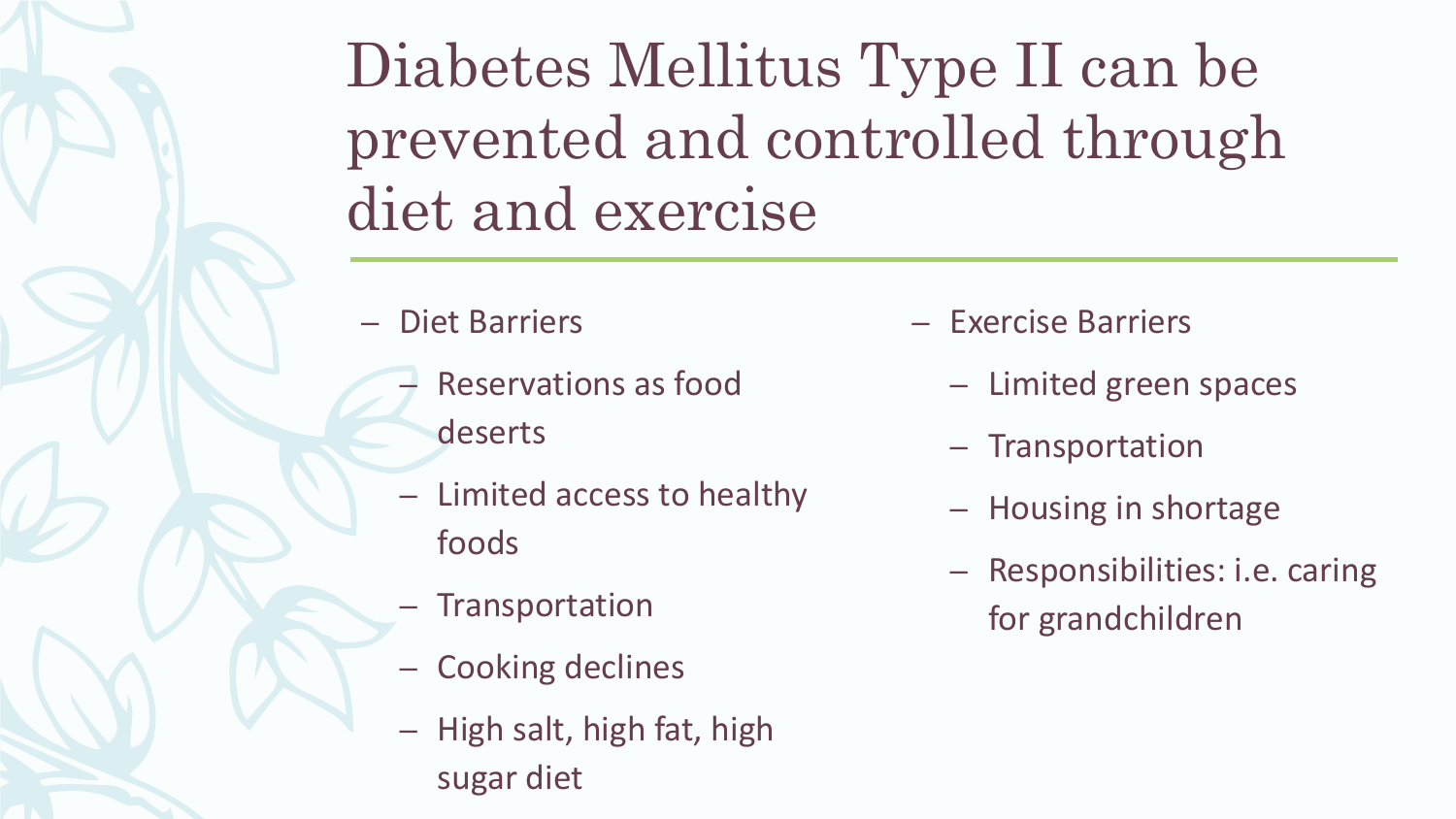



Source:https://en.wikipedia.org/wiki/American\_Indian\_boarding\_schools

Dark numbers indicate number of bison as of January 1st, 1889. Light numbers give the

date of local extermination.

**Source: http://greateryellowstone.org/history/ (Map adapted from W.T. Hornaday)**

**Historical events shaped current food policies, systems, and environment on the reservation:**

- **Forced relocation through extermination of bison**
- **Boarding schools**
- **Building of dams on Missouri River**



Source:https://www.greatbendpost.com/2011/10/18/4568/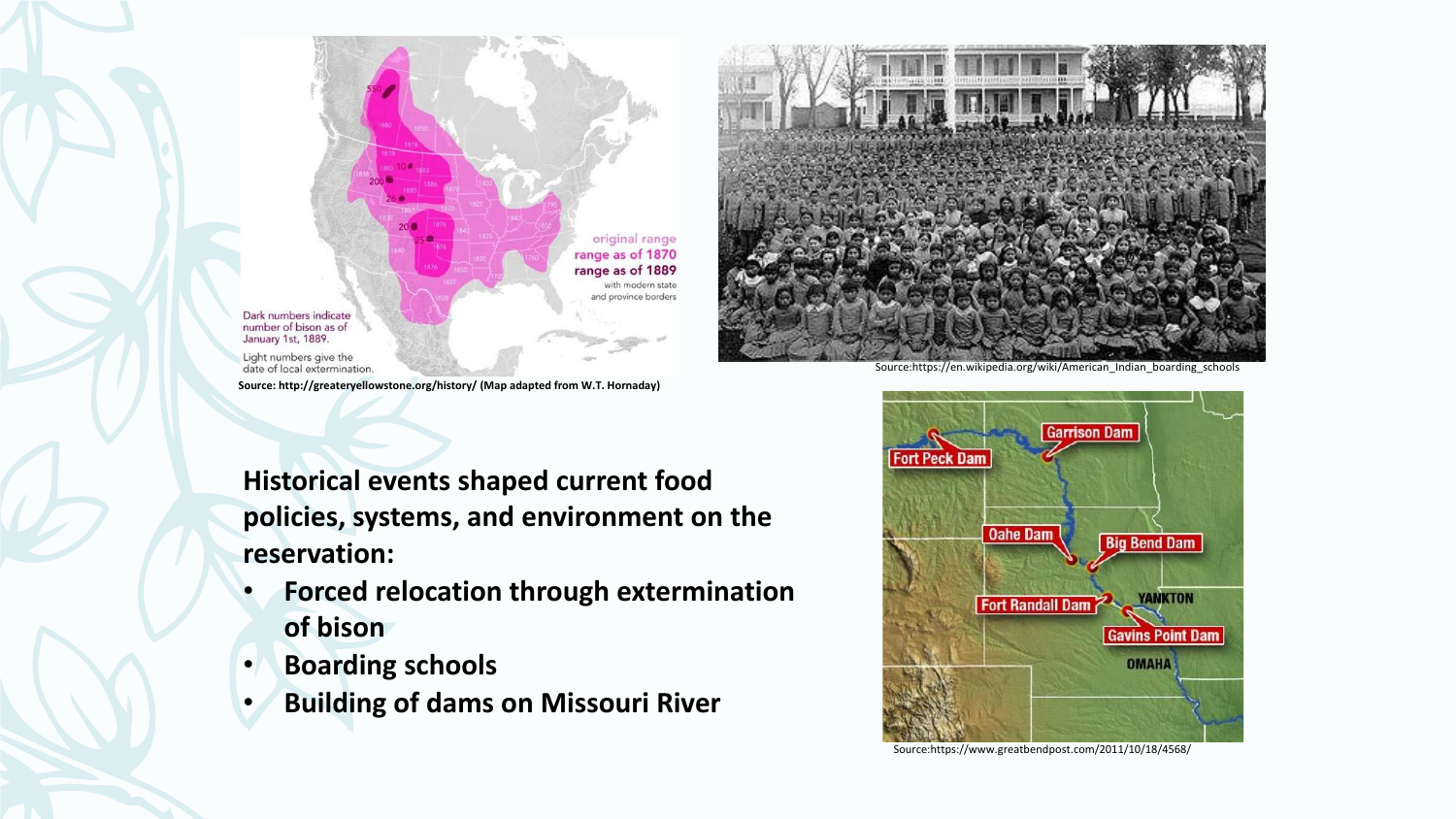# Title VI Older Indians Act

https://olderindians.acl.gov/

Older Americans Act Title III: Federal, State Title VI: Tribal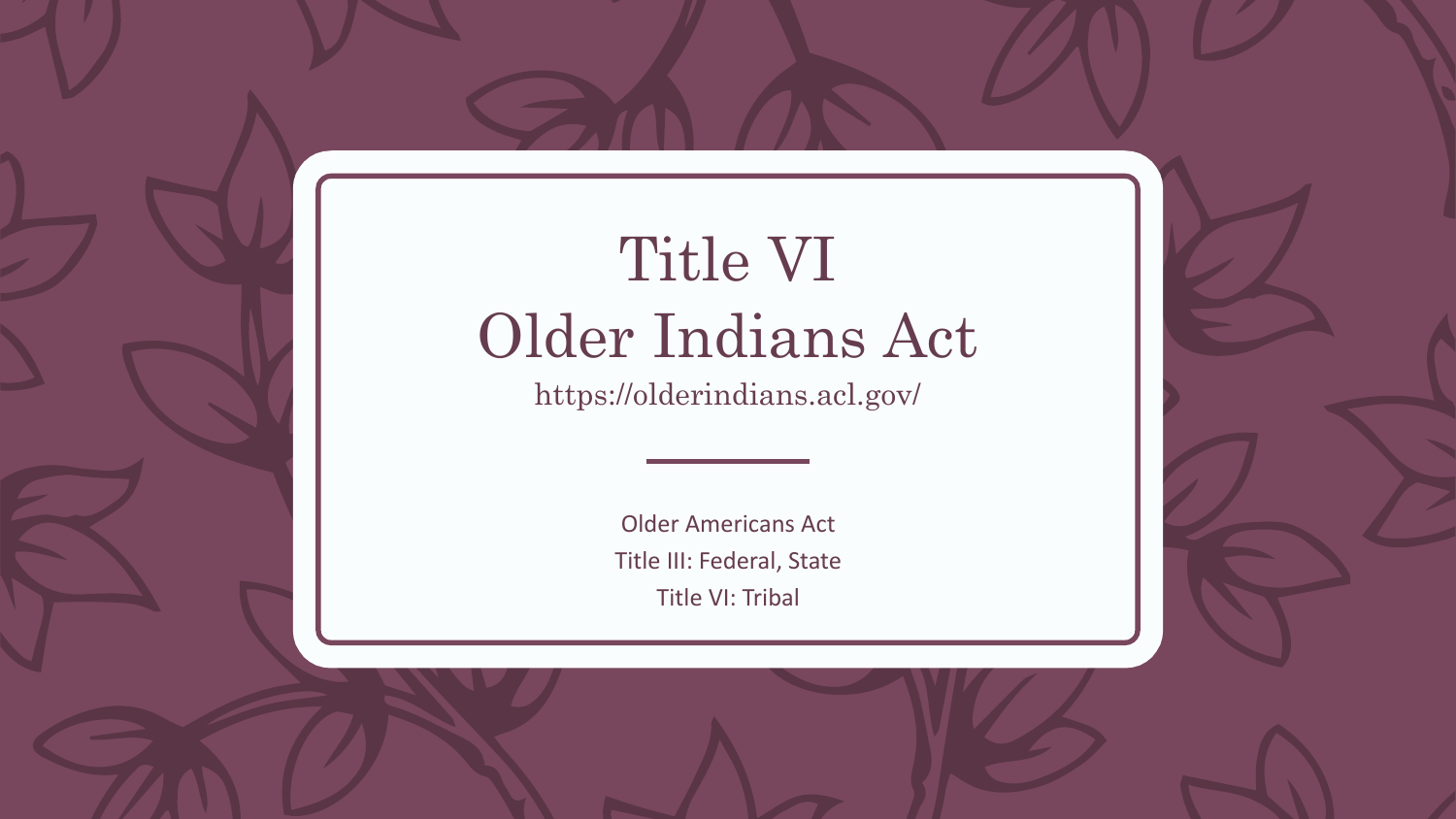# Title VI –Nutrition for the Elderly/Caregiver Support Program

- Supportive Services
	- Home and Community Based Services
- Nutrition Services
	- Congregate Meals
	- Home-delivered meals
	- Promotion of Socialization
- Caregiver Support Program
	- Caregivers taking care of an elder
	- Elders providing care for disabled family member
	- Elders providing care for grandchildren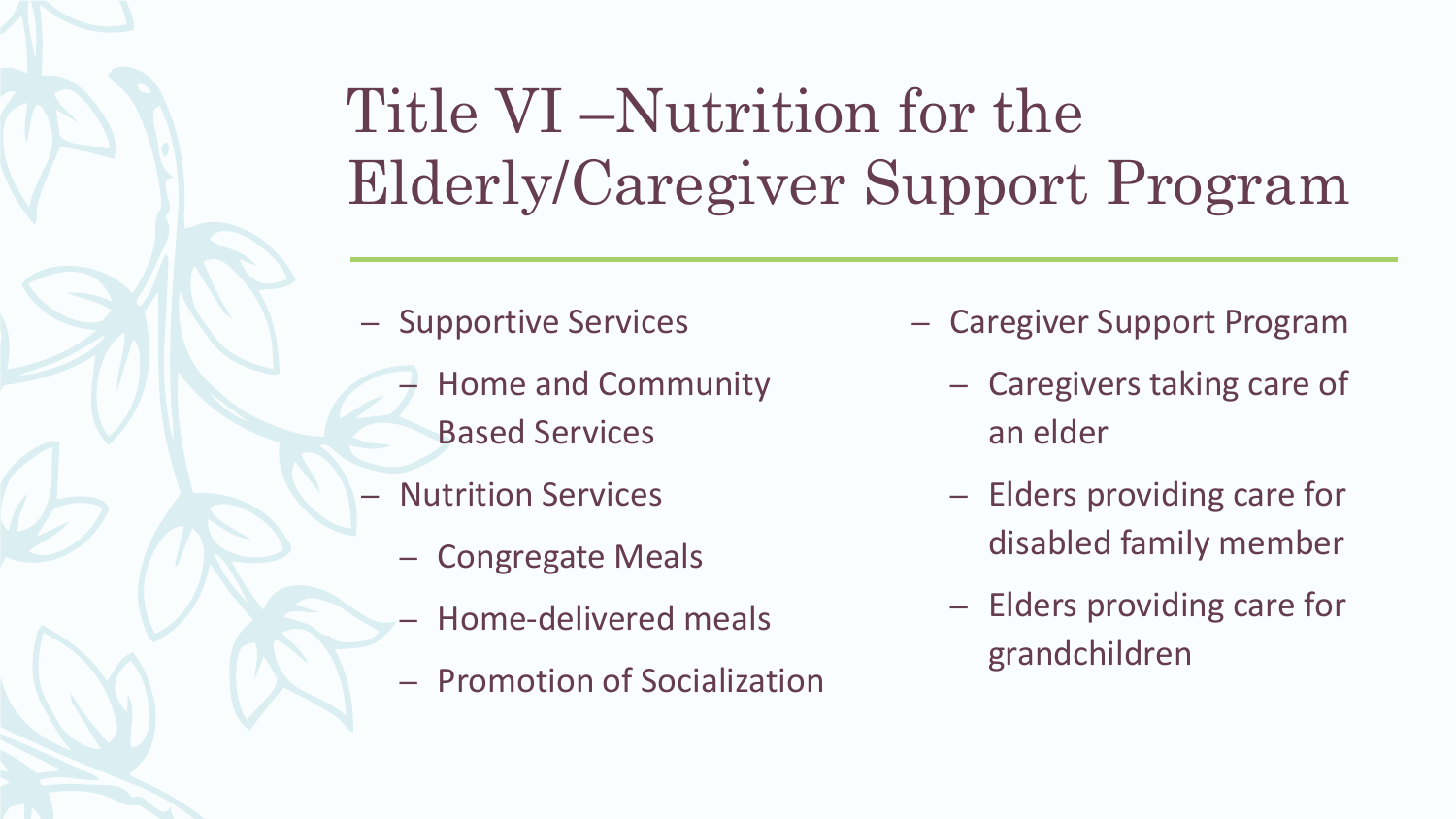### Targeted Population

**Standing Rock Indian Reservation**

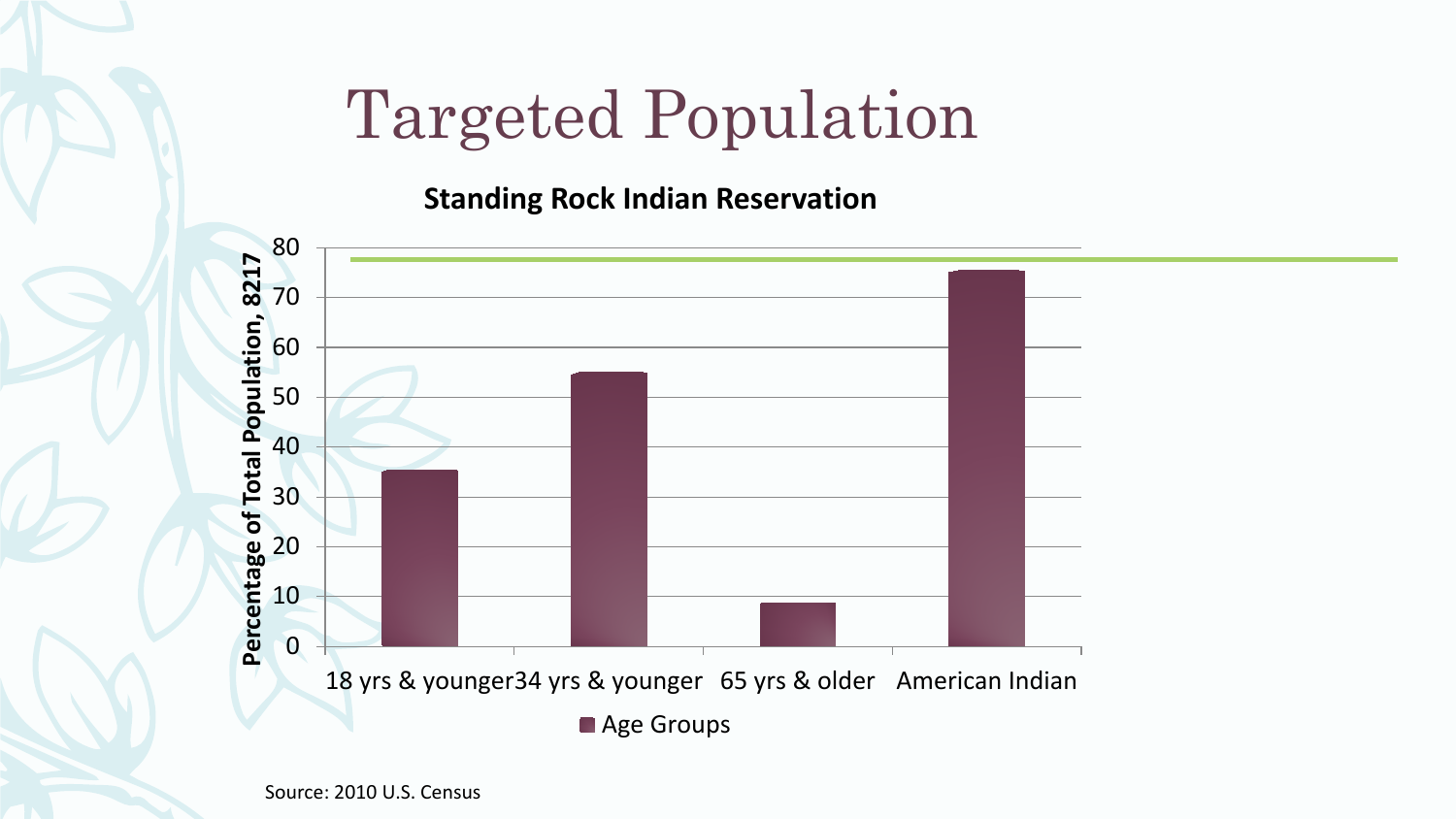

Standing Rock Indian Reservation Nutrition Services: 80% is home-delivered meals Delivery is volunteer 500 meals per day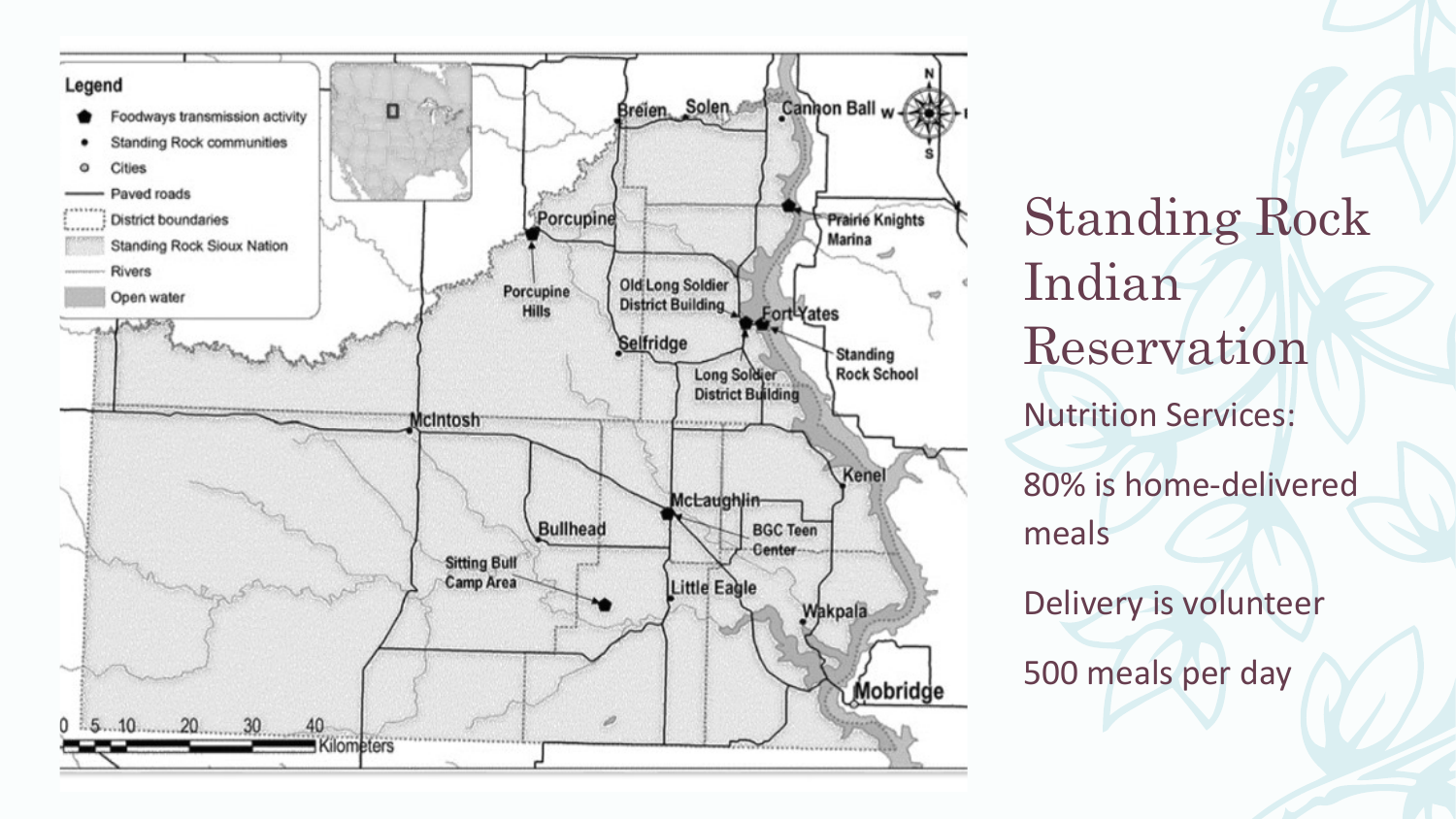# Title VI Programs promote the use of Traditional Native Foods in the menu

Use funds for subsistence hunting:

**Bullets** 

- **Mileage**
- Processing of meat

Senior Farmers Market Nutrition Program

Lean meats: buffalo, deer,

Garden fresh vegetables: corn,

squash, beans, tomatoes

Fruits: chokecherries, wild plums

Harvested foods: tinpsila, mushrooms, cheyaka (mint tea)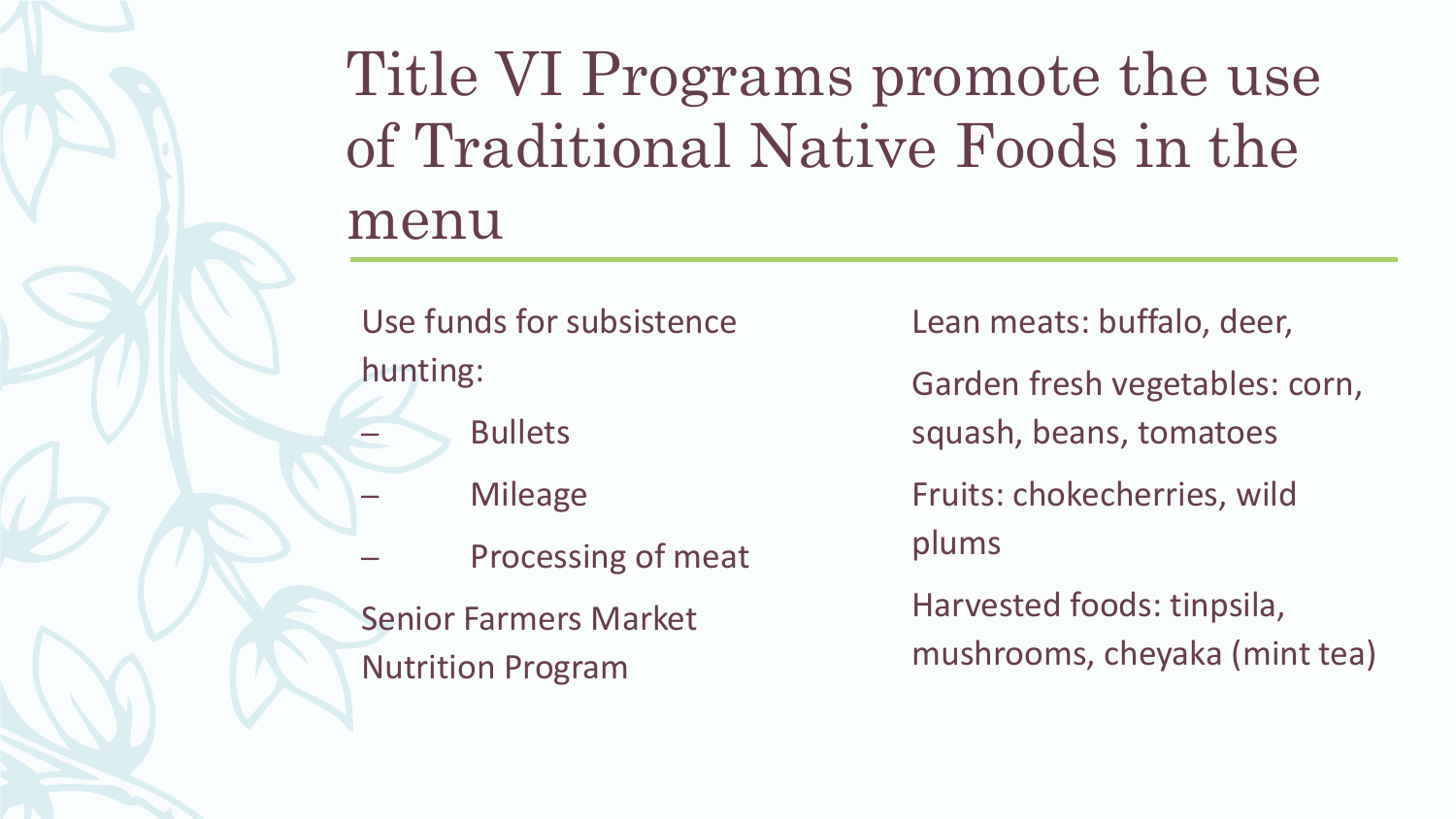#### Studies have shown that CVD can be reversed using diet.

This is specifically for vegan diets. No face and no mother.

What do you call an Indian Vegetarian?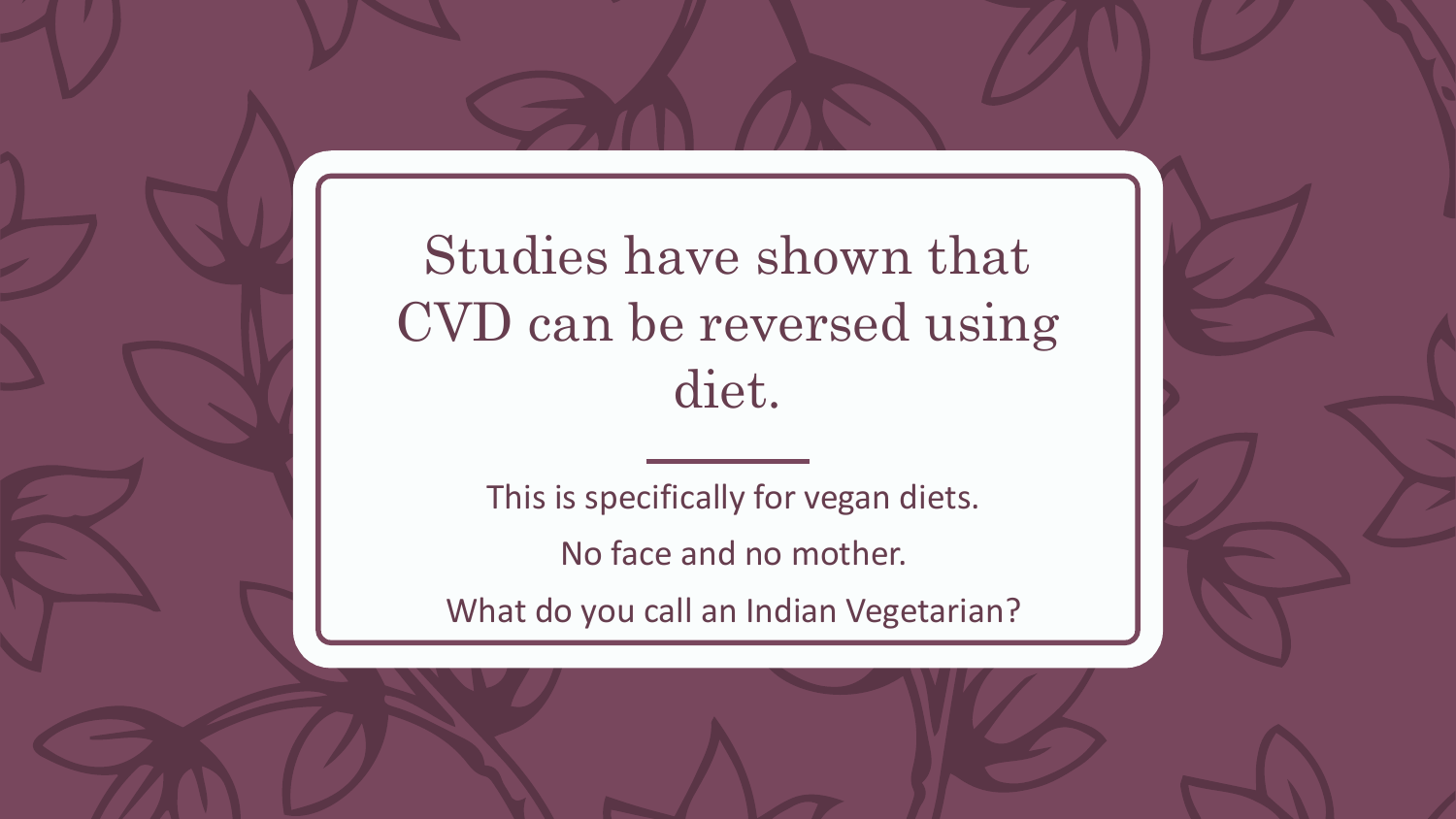# Wóyute kin phežúta-Food as Medicine

#### Squash & Beans

- Foods high in magnesium and potassium
	- Regulate blood pressure and blood glucose levels
	- Help with Na+/K+ pumps and  $\overline{\phantom{0}}$ Ca++ channels at the cellular level

#### **Chokecherries**

- Hydrocyanic acid
- Blood cleanser: often used in ceremony
- "Anti-oxidant properties (polyphenols), prevent oxidation and aggregation of LDL and the subsequent development of artherosclerotic lesions. Prevents the development of cardiovascular dz. "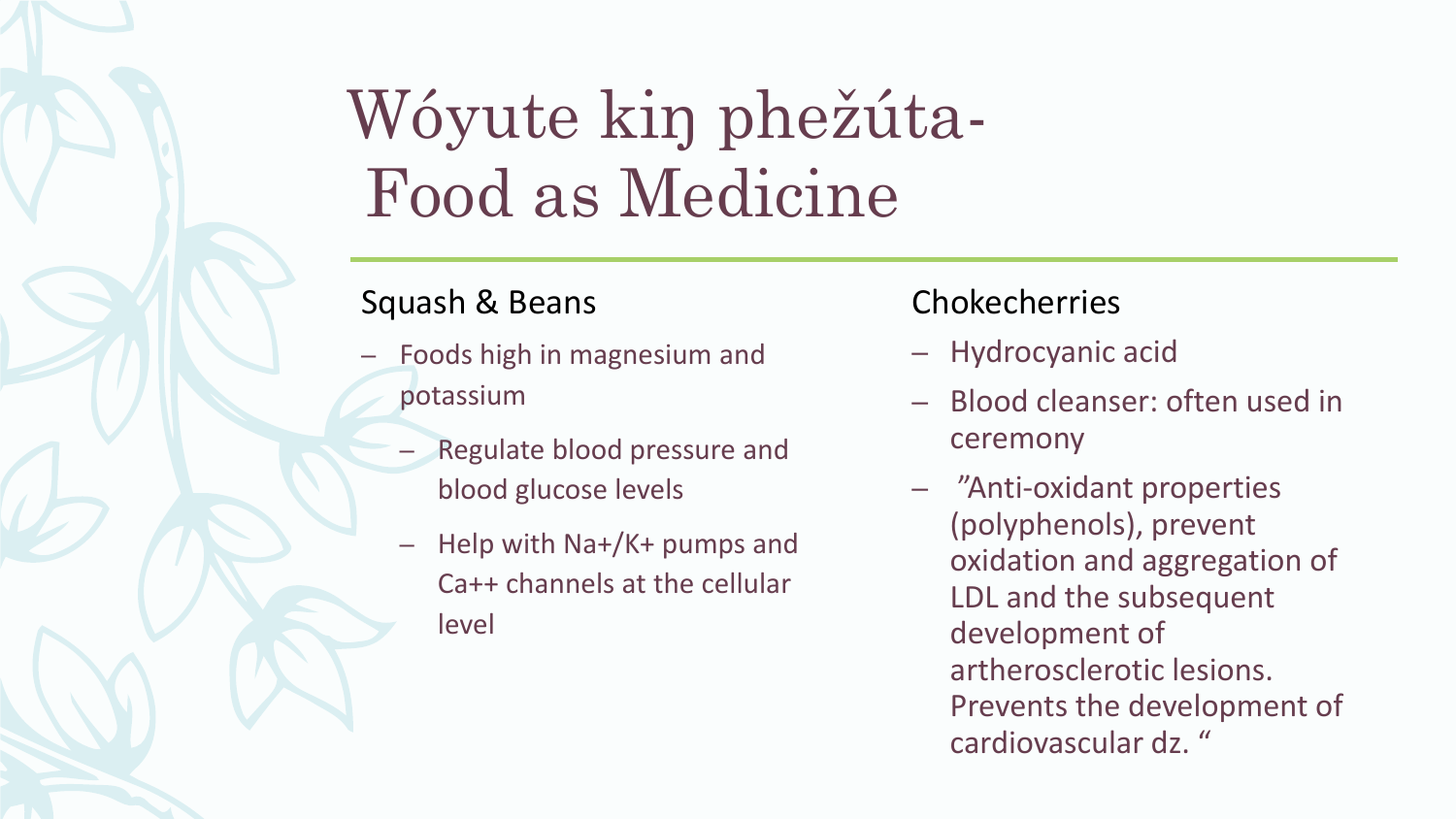# Traditional Foods Initiative

- Protection of remaining traditional food sites.
- Increase conservation efforts
- Reestablish traditional food pathways
- Donation of buffalo from the tribal bison herd
- Gardens Assistance Program
	- Part-time Coordinator
- Planting of traditional fruit trees in shelter belts
	- NRCS, Land Management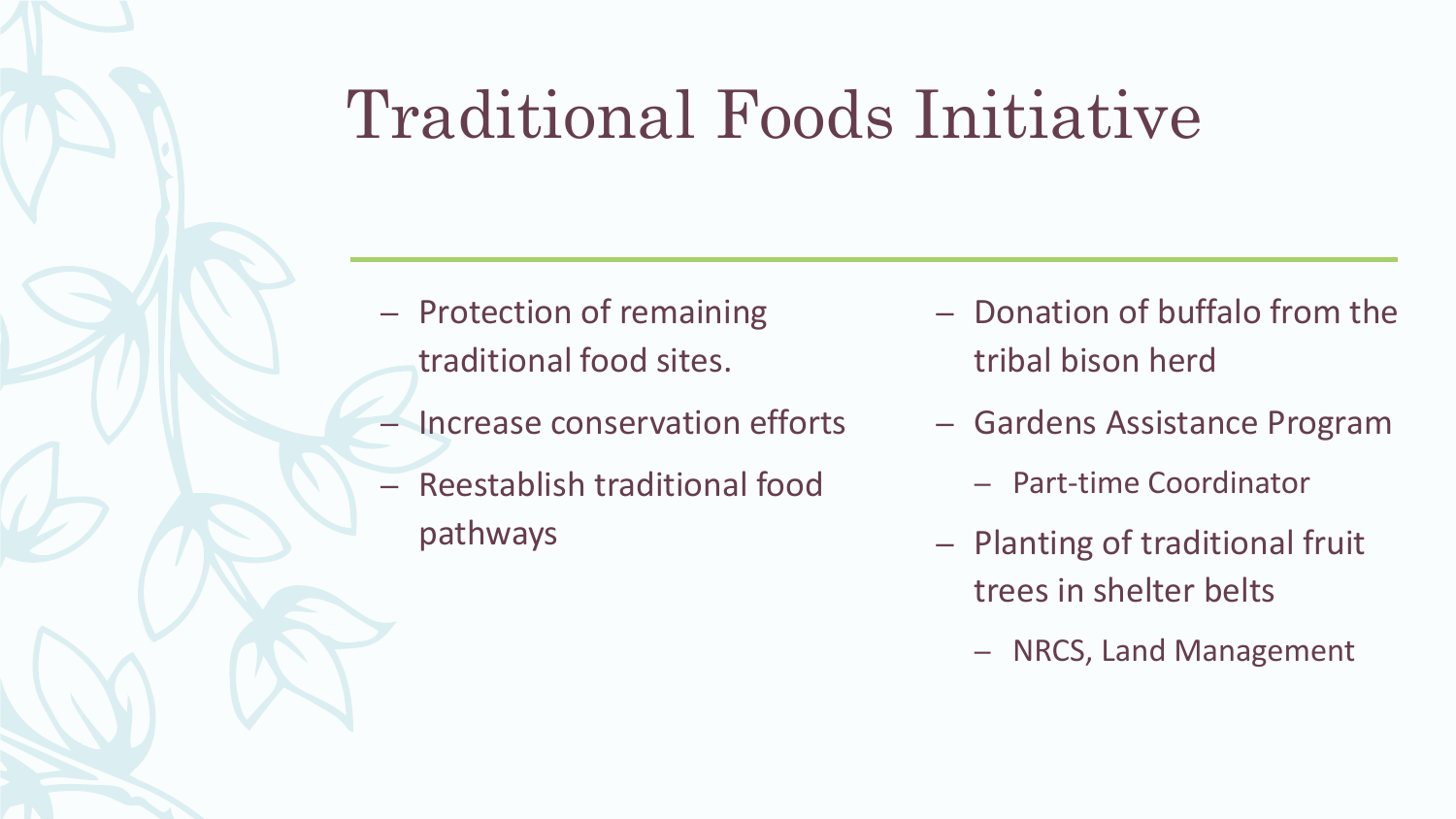# Key Components of this Initiative

- Using the program to provide the necessary nutrition
- Promote intergenerational activities for the transfer of knowledge from the elders to the younger generation
- Promote socialization which decreases isolation, depression, and worsening of current health conditions
- The use of traditional foods is a holistic approach to improve the health of Native American elders on many levels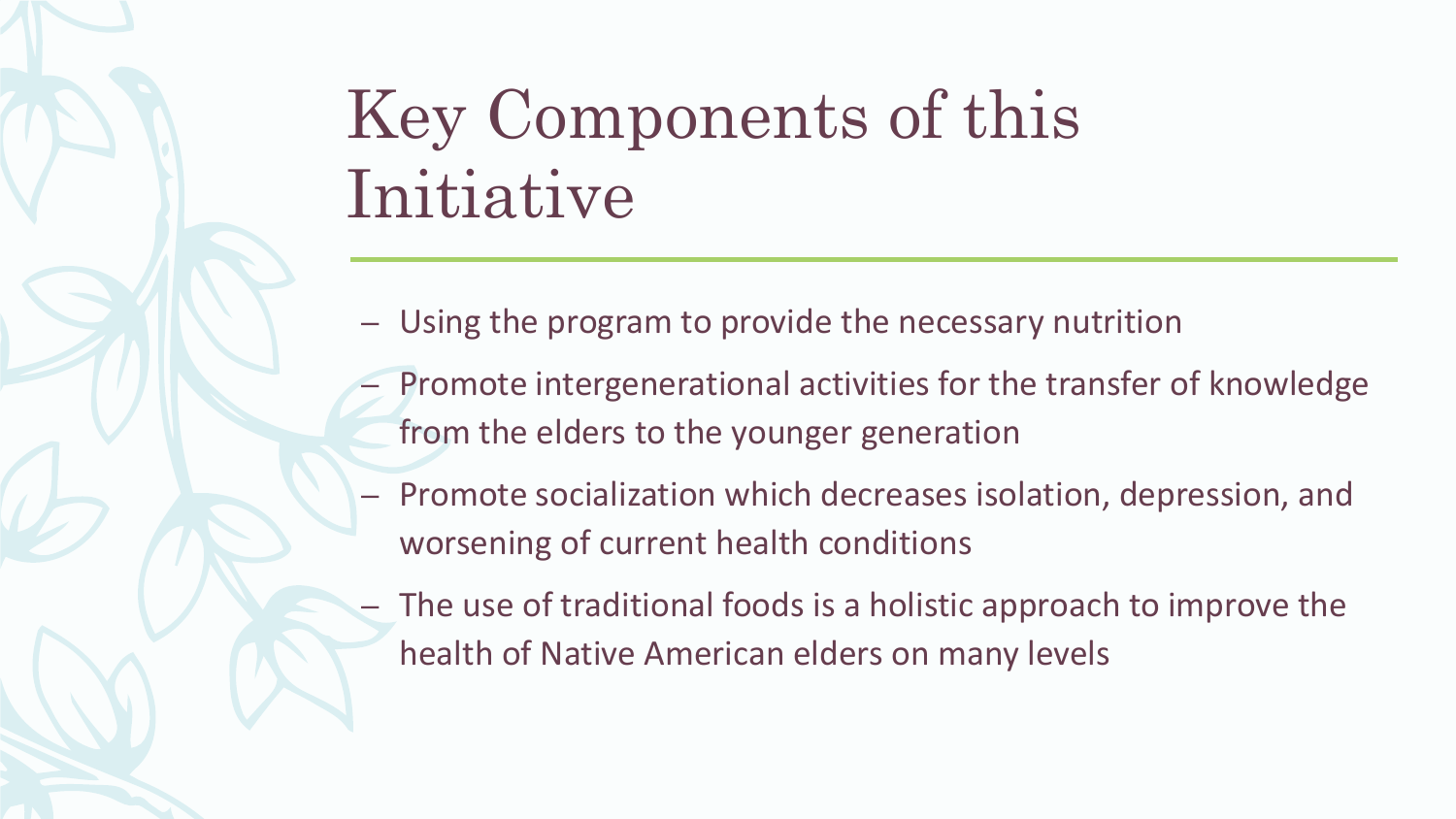# **"We can only begin to address the health disparities when we begin to address health equity"**